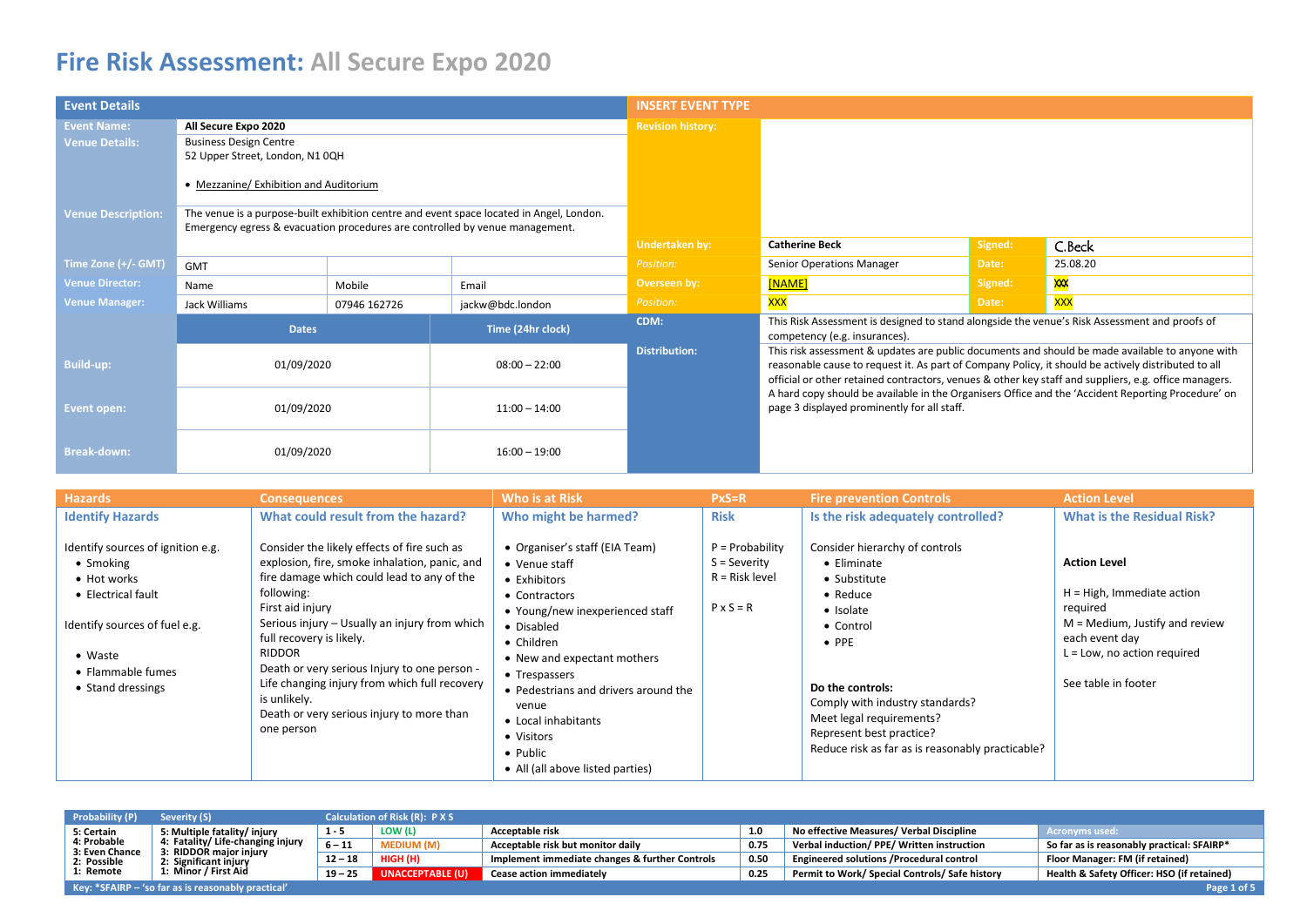| <b>SOURCES OF IGNITION</b>                                                                                    |                                                                                     |                |                |    | Monitored by: Organiser & Organiser appointed competent electricians, Venue                                                                                                                                                                                                                                                                                                                                                                                                                                                                                                                                                                                                                                                                                                                                                     |                |                |                |                     |
|---------------------------------------------------------------------------------------------------------------|-------------------------------------------------------------------------------------|----------------|----------------|----|---------------------------------------------------------------------------------------------------------------------------------------------------------------------------------------------------------------------------------------------------------------------------------------------------------------------------------------------------------------------------------------------------------------------------------------------------------------------------------------------------------------------------------------------------------------------------------------------------------------------------------------------------------------------------------------------------------------------------------------------------------------------------------------------------------------------------------|----------------|----------------|----------------|---------------------|
| <b>Hazards</b>                                                                                                | Who is at Risk                                                                      | P              | s              | R  | <b>Fire Prevention Controls:</b>                                                                                                                                                                                                                                                                                                                                                                                                                                                                                                                                                                                                                                                                                                                                                                                                | P              | -S             | R              | <b>Action level</b> |
| Arson – especially at night or outside area of tenancy which may<br>be undetected until it is established     | All                                                                                 | $\overline{2}$ | 5              | 10 | • Security to prevent unauthorised access. Security team in direct contact with BDC<br>security suite.<br>• Fire safety patrols of outside areas<br>• Venue fire detection and alarm systems in place 24 hrs a day<br>• Security on 24 hour patrols of all areas to look out for any signs of interference<br>once internal construction commences.<br>• No history of such problems with this show or at the venue                                                                                                                                                                                                                                                                                                                                                                                                             | $\mathbf{1}$   | $\overline{4}$ | $\overline{4}$ | Low                 |
| Catering facilities (mobile & static) - Fire caused by machinery,<br>especially with high temperature cooking | All                                                                                 | $2^{\circ}$    | 3              | 6  | Electrical contractor on stand-by in case of temporary power supply issues.<br>• Cooking oil storage to be segregated from cookers / fat fryers. Health & Safety<br>Officer to monitor for excessive build-up of waste oil containers.<br>• All catering outlets to be supplied with fire extinguisher and fire blanket and<br>catering staff to be trained in immediate response to fire.<br>• Venue caterers regularly inspected by venue staff<br>• Temporary caterers are required to produce a fire risk assessment specifically<br>with regard to use of fat fryers. Safety cut out to prevent overheating<br>• Any stand which includes demonstrations involving heat e.g. such as cooking is<br>required to produce a fire risk assessment<br>• Cleaning regime to prevent build-up of residue fats in ducts and covers | $\mathbf{1}$   | 3              | 3              | Low                 |
| Demonstrations on stands - Fire caused by naked flames used in<br>displays                                    | All                                                                                 | 3              | $\overline{2}$ | 6  | • Use of naked flames prohibited by the venue.<br>• Exhibitor must complete RA to identify fire hazards of any displays<br>• Regular monitoring during show to ensure compliance with agreed controls -<br>floor management in place to monitor exhibitor activities                                                                                                                                                                                                                                                                                                                                                                                                                                                                                                                                                            | 1              | $\overline{2}$ | $\overline{2}$ | Low                 |
| Electrical - fault condition leading to shorting and sparks                                                   | All                                                                                 | 3              | 2              | 6  | • Approved and experienced electrical contractor appointed (Freeman).<br>• Installations are inspected and approved prior to energizing.<br>• Freeman to liaise with venue to check power capacities.<br>• Safe working practices to be followed.<br>• All external power installations are to be waterproofed.<br>Qualified standby cover remains on site for duration of show to handle any<br>situations that may arise.<br>• Floor Managers to monitor during show.                                                                                                                                                                                                                                                                                                                                                         | $\overline{2}$ | $\overline{2}$ | $\overline{a}$ | Low                 |
| Naked flame                                                                                                   | All                                                                                 | 3              | $\overline{2}$ | 6  | • Use of naked flames prohibited by the venue.<br>• Floor Management in place to monitor exhibitor activities.                                                                                                                                                                                                                                                                                                                                                                                                                                                                                                                                                                                                                                                                                                                  | 1              | $\mathbf{1}$   | 1              | Low                 |
| Hot Works                                                                                                     | All                                                                                 | $\overline{3}$ | 3              | 9  | • Hot works prohibited onsite                                                                                                                                                                                                                                                                                                                                                                                                                                                                                                                                                                                                                                                                                                                                                                                                   | $\mathbf{1}$   | $\mathbf{1}$   | $\mathbf{1}$   | Low                 |
| Smoking and vaping                                                                                            | • Organiser's staff (EIA<br>Team)<br>• Venue staff<br>• Exhibitors<br>• Contractors | 4              | 3              | 12 | • Smoking and vaping not allowed inside public areas by law and venue prohibits<br>smoking on the lorry way.<br>• Venue no smoking signage in place<br>Designated areas for smoking/vaping that contain arrangements for safe holding<br>and disposal of cigarette ends<br>• Floor Managers / Safety Officers / Security / EIA staff to continuously monitor.<br>• Tannoy announcements to reiterate smoking/vaping is prohibited                                                                                                                                                                                                                                                                                                                                                                                               | $\overline{2}$ | $\overline{3}$ | 6              | Med                 |

| <b>Probability (P)</b>        | Severity (S)                                                             |           | <b>Calculation of Risk (R): PXS</b> |                                                |      |                                                |                                            |  |  |  |
|-------------------------------|--------------------------------------------------------------------------|-----------|-------------------------------------|------------------------------------------------|------|------------------------------------------------|--------------------------------------------|--|--|--|
| 5: Certain                    | 5: Multiple fatality/ injury                                             | $1 - 5$   | LOW (L)                             | 1.0<br>Acceptable risk                         |      | No effective Measures/ Verbal Discipline       | Acronyms used:                             |  |  |  |
| 4: Probable<br>3: Even Chance | 4: Fatality/Life-changing injury<br>3: RIDDOR major injury               | $6 - 11$  | <b>MEDIUM (M)</b>                   | Acceptable risk but monitor daily              | 0.75 | Verbal induction/ PPE/ Written instruction     | So far as is reasonably practical: SFAIRP* |  |  |  |
| 2: Possible                   | 2: Significant injury                                                    | $12 - 18$ | HIGH (H)                            | Implement immediate changes & further Controls | 0.50 | Engineered solutions /Procedural control       | Floor Manager: FM (if retained)            |  |  |  |
| 1: Remote                     | 1: Minor / First Aid                                                     | $19 - 25$ | UNACCEPTABLE (U)                    | <b>Cease action immediately</b>                | 0.25 | Permit to Work/ Special Controls/ Safe history | Health & Safety Officer: HSO (if retained) |  |  |  |
|                               | <b>Key: *SFAIRP - 'so far as is reasonably practical'</b><br>Page 2 of 5 |           |                                     |                                                |      |                                                |                                            |  |  |  |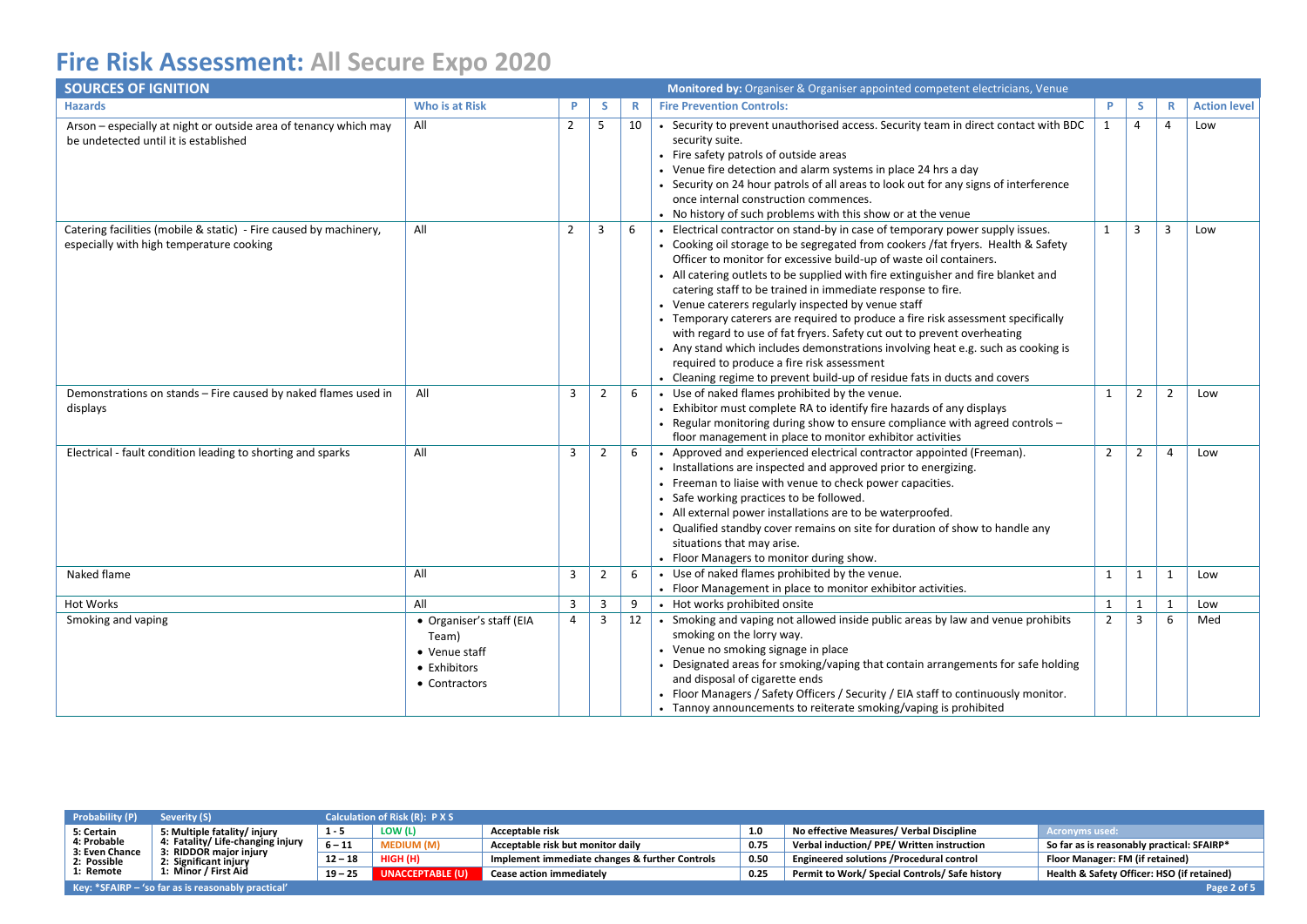| <b>SOURCES OF FUEL</b>                                                                                                                                                                                                                                  |                                                                                                                                            |                |                | <b>Monitored by:</b> The Official Organiser & Exhibitor Services Contractor's competent electricians, Venue |                                                                                                                                                                                                                                                                                                                                                                                                                                                                                                                                                                                                                                                                                                                                                                                                                                                                                                                                                                                                                     |              |                         |                |                     |
|---------------------------------------------------------------------------------------------------------------------------------------------------------------------------------------------------------------------------------------------------------|--------------------------------------------------------------------------------------------------------------------------------------------|----------------|----------------|-------------------------------------------------------------------------------------------------------------|---------------------------------------------------------------------------------------------------------------------------------------------------------------------------------------------------------------------------------------------------------------------------------------------------------------------------------------------------------------------------------------------------------------------------------------------------------------------------------------------------------------------------------------------------------------------------------------------------------------------------------------------------------------------------------------------------------------------------------------------------------------------------------------------------------------------------------------------------------------------------------------------------------------------------------------------------------------------------------------------------------------------|--------------|-------------------------|----------------|---------------------|
| <b>Hazards</b>                                                                                                                                                                                                                                          | Who is at Risk                                                                                                                             | P              | S              | R                                                                                                           | <b>Fire Prevention Controls:</b>                                                                                                                                                                                                                                                                                                                                                                                                                                                                                                                                                                                                                                                                                                                                                                                                                                                                                                                                                                                    | P            | S.                      | R              | <b>Action level</b> |
| Compressed gases including LPG<br>Unconfined vapour cloud explosion/boiling liquid expanding<br>vapour explosion, very serious injury from fire, burns, damage to<br>property<br>Projectiles from exploding gas containers causing injury and<br>damage | All                                                                                                                                        | $\overline{2}$ | $\overline{4}$ | 8                                                                                                           | • LPG not permitted in venue without prior written consent.<br>• Floor managers briefed to monitor usage of compressed gases and enforce safe<br>storage.<br>• Floor managers / organisers to monitor to ensure compliance.<br>· Sites to be marked on floor plan held in organiser's office.<br>Use must be included in exhibitor/contractor risk assessments.<br>• Only one gas container permitted on any one stand at any one time. Spares<br>must be kept off site in designated cage<br>• All installations to be carried out by GasSafe registered contractor and are<br>tested and certified before the gas is switched on.<br>• Certificate of safety to be attached to each installation by a registered gas safe<br>fitter immediately after installation.<br>Connections to or disconnection of LPG is not permitted whilst the exhibition is<br>open to visitors.<br>• Gas barbeques at catering outlets are responsibility of venues. Organisers will<br>monitor so far as is reasonably practicable. | $\mathbf{1}$ | 4                       | 4              | Low                 |
| Fuel for vehicles                                                                                                                                                                                                                                       | All                                                                                                                                        | 3              | 5              | 15                                                                                                          | • No refuelling allowed in the halls – floor managers / organisers to monitor.<br>• LPG for fork lifts and other vehicles must be changed away from the exhibition<br>floor outside the venue in the designated areas.<br>Display vehicles contain minimum fuel where applicable, filter caps are locked /<br>sealed, batteries removed or disconnected and drip trays used - all exhibitors<br>aware of regulations and provide a rick assessment. Floor managers / organisers<br>to monitor                                                                                                                                                                                                                                                                                                                                                                                                                                                                                                                       | $\mathbf{1}$ | $\overline{3}$          | 3              | Low                 |
| Storage of Flammable packaging etc.                                                                                                                                                                                                                     | All                                                                                                                                        | $\overline{4}$ | 3              | 12                                                                                                          | Organisers, Floor managers and Health & Safety Manager check behind stands<br>and staircases fire exit points. Accumulation of boxes & rubbish removed to<br>skips.<br>• Contractors are required to arrange for their waste packaging to be removed<br>from site on a daily basis. They are required to draft a waste management plan.<br>• BDC Freight services on site to offer safe storage off site for packing cases.                                                                                                                                                                                                                                                                                                                                                                                                                                                                                                                                                                                         | $\mathbf{1}$ | $\overline{\mathbf{3}}$ | 3              | Low                 |
| Stand building materials                                                                                                                                                                                                                                | • Organiser's staff (EIA<br>Team)<br>• Venue staff<br>• Exhibitors<br>• Contractors                                                        | 4              | 4              | 16                                                                                                          | Stand building material to be fireproofed as per venue regulations.<br>Details of stand build materials examined during plan submission with appointed<br>stand plan approval company.<br>• Floor managers to monitor to ensure compliance.                                                                                                                                                                                                                                                                                                                                                                                                                                                                                                                                                                                                                                                                                                                                                                         | $\mathbf{1}$ | $\overline{3}$          | 3              | Low                 |
| Waste - build up and break down                                                                                                                                                                                                                         | • Organiser's staff (EIA<br>Team)<br>• Venue staff<br>• Exhibitors<br>• Contractors<br>• Young/new<br>inexperienced staff<br>• Trespassers | $\overline{4}$ | 4              | 16                                                                                                          | Emergency aisles designated and marked on plans. Emergency aisles marked via<br>tape on exhibition floor. Regularly monitored for waste by Floor Managers.<br>- Exhibitors and contractors advised not to dump waste in emergency aisles -<br>tannoy announcements will be made if waste starts to build up.<br>• Floor management to monitor aisles and fire exits for waste.<br>• Gangway Monitors to monitor aisles for build of waste.<br>• Communication with Exhibitors to ensure they dispose of waste appropriately<br>and in timely fashion. Organiser required that all custom build stands draft a<br>waste management plan.                                                                                                                                                                                                                                                                                                                                                                             | $\mathbf{1}$ | $\overline{2}$          | $\overline{2}$ | Low                 |

| Probability (P)               | Severity (S)                                                               |           | Calculation of Risk (R): P X S |                                                |      |                                                                                          |                                            |  |  |  |
|-------------------------------|----------------------------------------------------------------------------|-----------|--------------------------------|------------------------------------------------|------|------------------------------------------------------------------------------------------|--------------------------------------------|--|--|--|
| 5: Certain                    | 5: Multiple fatality/ injury                                               | $1 - 5$   | LOW (L)                        | Acceptable risk                                |      | No effective Measures/ Verbal Discipline                                                 | <b>Acronyms used:</b>                      |  |  |  |
| 4: Probable<br>3: Even Chance | 4: Fatality/Life-changing injury<br>3: RIDDOR major injury                 | $6 - 11$  | <b>MEDIUM (M)</b>              | Acceptable risk but monitor daily<br>0.75      |      | So far as is reasonably practical: SFAIRP*<br>Verbal induction/ PPE/ Written instruction |                                            |  |  |  |
| 2: Possible                   | 2: Significant injury                                                      | $12 - 18$ | HIGH (H)                       | Implement immediate changes & further Controls | 0.50 | <b>Engineered solutions / Procedural control</b>                                         | Floor Manager: FM (if retained)            |  |  |  |
| 1: Remote                     | 1: Minor / First Aid                                                       | $19 - 25$ | UNACCEPTABLE (U)               | <b>Cease action immediately</b>                | 0.25 | Permit to Work/ Special Controls/ Safe history                                           | Health & Safety Officer: HSO (if retained) |  |  |  |
|                               | <b>Key: *SFAIRP</b> $-$ 'so far as is reasonably practical'<br>Page 3 of 5 |           |                                |                                                |      |                                                                                          |                                            |  |  |  |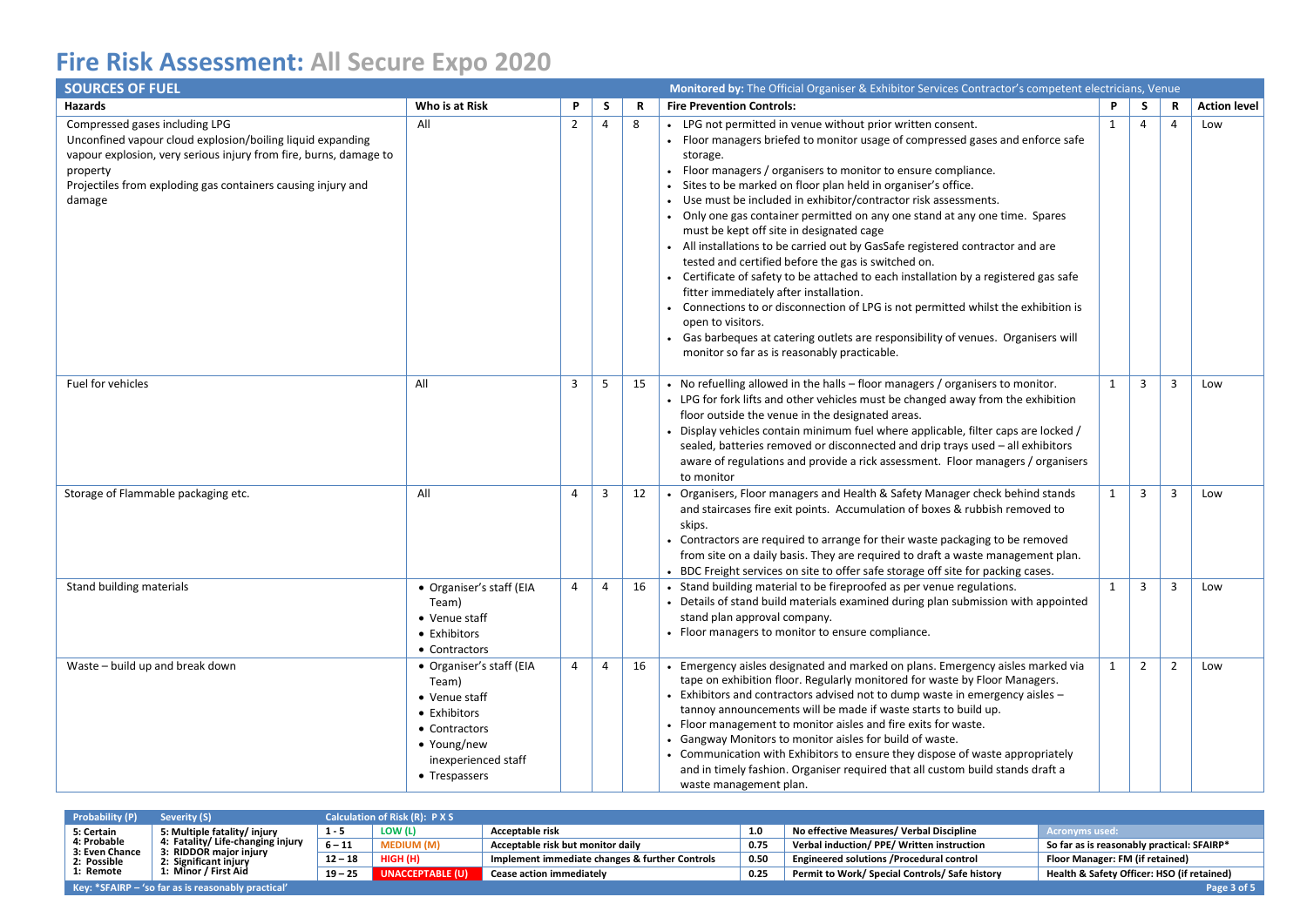|                   |     |   |    | • Work with venue to promote waste bins and ensure contractors remove their<br>excess waste. Venue waste team to actively engage with contractors and<br>exhibitors.<br>• Organiser Staff, Floor Managers and Gangway Monitors to monitor and report<br>waste build-up, obstruction of fire escape routes, cleaning of spillages and use of<br>floor signage.<br>Caterers responsible for cleaning their catering areas – health & hygiene policy in<br>place<br>Electrical equipment used for cleaning to have 'in-use inspection' and Portable<br>Appliance Test.<br>• Skip hire company providing and clearing of skips. Venue Cleaning team to<br>monitor skips.                                                                                                                                          |   |                |     |
|-------------------|-----|---|----|---------------------------------------------------------------------------------------------------------------------------------------------------------------------------------------------------------------------------------------------------------------------------------------------------------------------------------------------------------------------------------------------------------------------------------------------------------------------------------------------------------------------------------------------------------------------------------------------------------------------------------------------------------------------------------------------------------------------------------------------------------------------------------------------------------------|---|----------------|-----|
| Waste $-$ in show | All | 5 | 10 | • Cleaning contractor in place to clear waste.<br>• Cleaning regime to clear waste including Bins placed out for litter.<br>• Appointed cleaners responsible for gangways, shell stands, features and disposal<br>of waste material<br>• Floor management and organiser staff to monitor aisles and fire exits.<br>• Regular cleaning throughout show opening<br>• Sufficient power supply provided for vacuum cleaners. Vacuuming will only take<br>place outside show open hours<br>• Skip hire company providing and clearing of skips. Venue Cleaning team to<br>monitor skips.<br>Electrical equipment used for cleaning to have 'in-use inspection' and Portable<br>Appliance Test.<br>• Cigarette ash cans not to be emptied into bulk waste containers unless they have<br>been damped / wetted down. | 2 | $\overline{2}$ | Low |

| <b>MANAGEMENT ISSUES</b>                                                                                                                               |                | Monitored by: The Official Organiser & Exhibitor Services Contractor's competent electricians, Venue |    |                                                                                                                                                                                                                                                                                                                                                                                                                                                                                                                                                                |              |   |  |                     |
|--------------------------------------------------------------------------------------------------------------------------------------------------------|----------------|------------------------------------------------------------------------------------------------------|----|----------------------------------------------------------------------------------------------------------------------------------------------------------------------------------------------------------------------------------------------------------------------------------------------------------------------------------------------------------------------------------------------------------------------------------------------------------------------------------------------------------------------------------------------------------------|--------------|---|--|---------------------|
| Hazards                                                                                                                                                | Who is at Risk | P                                                                                                    |    | <b>Fire Prevention Controls:</b>                                                                                                                                                                                                                                                                                                                                                                                                                                                                                                                               |              |   |  | <b>Action level</b> |
| Absence of fire briefings / early occupation of structures<br>Poor / slow response in evacuating premises leading to<br>entrapment, injuries and death | All            |                                                                                                      | 10 | . All exhibitors / contractors receive venue emergency procedures. To include:<br>• Location of nearest fire extinguishers, fire exit and escape routes, assembly<br>point. How to summon assistance / sound the fire alarm.<br>• Appointed contractors brief on emergency procedures by Organisers. Follow up<br>email.<br>• Prior to occupation all fire extinguishers to be in position, fire alarm points and<br>fire signage to be prominently displayed.<br>Venue is a modern venue with a responsible team who practise their evacuation<br>procedures. | $\mathbf{1}$ | 4 |  | Low                 |
| Venue access - ability of Fire Service to access Venues due to<br>obstructed vehicle routes                                                            | All            |                                                                                                      | 10 | • All vehicle access routes to remain free of parked vehicles<br>• Traffic Marshals to direct vehicles to designated parking areas<br>Traffic / Security / Health & Safety staff to monitor for 'illegally' parked vehicles.<br>. In the event of fire Emergency Fire Service to be met at access point to Venue<br>and directed to point of fire by knowledgeable venue team.                                                                                                                                                                                 |              |   |  | Low                 |

|                               | <b>FIRE RESPONSE CONTROL</b>                                               |           |                                     |                                                |      |                                                |                                            |  |  |  |  |  |  |
|-------------------------------|----------------------------------------------------------------------------|-----------|-------------------------------------|------------------------------------------------|------|------------------------------------------------|--------------------------------------------|--|--|--|--|--|--|
| <b>Probability (P)</b>        | Severity (S)                                                               |           | <b>Calculation of Risk (R): PXS</b> |                                                |      |                                                |                                            |  |  |  |  |  |  |
| 5: Certain                    | 5: Multiple fatality/ injury                                               | $1 - 5$   | LOW (L)                             | Acceptable risk                                | 1.0  | No effective Measures/ Verbal Discipline       | <b>Acronyms used:</b>                      |  |  |  |  |  |  |
| 4: Probable<br>3: Even Chance | 4: Fatality/ Life-changing injury<br>3: RIDDOR major injury                | $6 - 11$  | <b>MEDIUM (M)</b>                   | Acceptable risk but monitor daily              | 0.75 | Verbal induction/ PPE/ Written instruction     | So far as is reasonably practical: SFAIRP* |  |  |  |  |  |  |
| 2: Possible                   | 2: Significant injury                                                      | $12 - 18$ | HIGH (H)                            | Implement immediate changes & further Controls | 0.50 | Engineered solutions /Procedural control       | Floor Manager: FM (if retained)            |  |  |  |  |  |  |
| 1: Remote                     | 1: Minor / First Aid                                                       | $19 - 25$ | UNACCEPTABLE (U)                    | Cease action immediately                       | 0.25 | Permit to Work/ Special Controls/ Safe history | Health & Safety Officer: HSO (if retained) |  |  |  |  |  |  |
|                               | <b>Key: *SFAIRP</b> $-$ 'so far as is reasonably practical'<br>Page 4 of 5 |           |                                     |                                                |      |                                                |                                            |  |  |  |  |  |  |